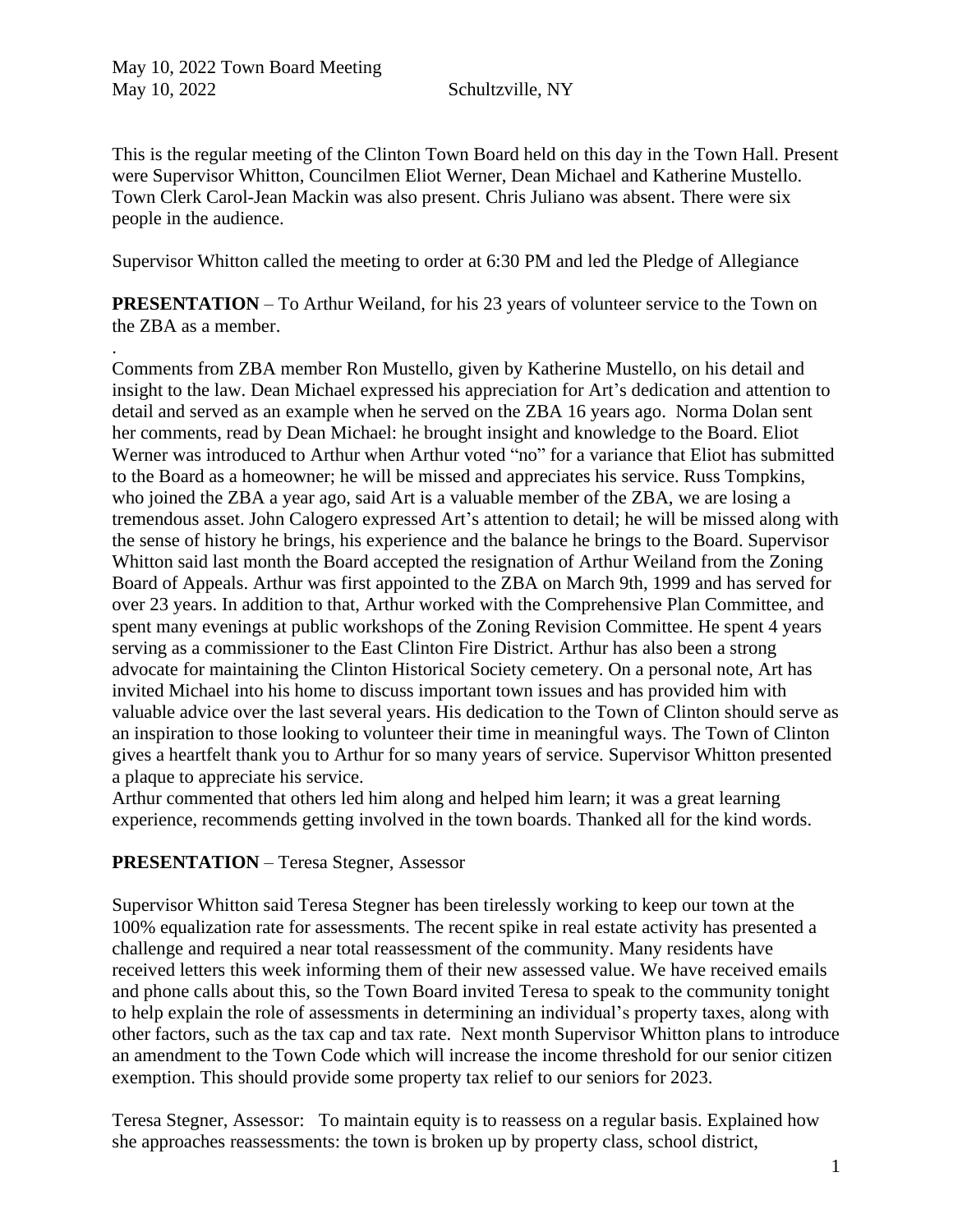neighborhood and building style, within that there are four property classes. Utilities' assessments are done by the state. Other properties saw an average 19.3 percent increase in the town, last year was just under 8 percent increase. She explained the method she used to determine assessment increases, spending a lot of time researching the markets, and comparables to do a mass appraisal. Each property has an analysis, which will value most properties well. Asked the board to do an rfp for a full reassessment by an outside vendor for better data; the better the data, the better the value. She noted that Zillow is a good website for checking your home's value. She spoke to certain recent sales in Town and can't believe the high prices they are selling for. To maintain 100 percent assessment she has to keep up with these numbers. Exemptions were proportionally changed as well.

Eliot Werner – how do reassessments affect school taxes? Teresa – we share the school with other Towns and our make-up is similar to most of the other small towns around us. But the Hyde Park school district causes a real difference because Hyde Park has such a different makeup, with commercial properties and different home styles. She analyzed the tax rates and Hyde Park School district will have a 2.86 percent levy increase. If your assessment increase is above 14.5 percent, you will see an increase in your Hyde Park School taxes, the most significant of the other school districts we share.

Dean Michael - said in terms of managing assessments, there are several ways to approach it: we can do nothing, a full reassessment or do what Teresa is doing this year, the data collection. Dean asked of Teresa, what if we do nothing? We can do nothing but Teresa chose to increase assessments this year because of all the data she had on file, it made sense and then we maintain our 100 percent rate. May 25: grievance day, file a grievance if you want to challenge your assessments. Teresa added that there is no mandated periodic review of assessments by the State and it's a problem because it creates inequity in assessed values. Next month Supervisor Whitton will introduce a local law to increase the threshold to the senior citizen exemption.

Lynne Micili - asked about the medical exemption to the senior citizen exemption. Teresa explained it and said the Board can choose to include that in the senior citizen exemption.

## **APPROVE MINUTES**

MM Supervisor Whitton, 2nd Councilman Michael to approve the minutes of the April 20, 2022 Town Board special meeting. All aye except Councilman Juliano who was absent. Motion carried.

MM Supervisor Whitton, 2nd Councilman Michael to approve the minutes of the April 20, 2022 Public Hearing. All aye except Councilman Juliano who was absent. Motion carried.

MM Supervisor Whitton, 2nd Councilman Michael to approve the minutes of the April 20, 2022 Town Board meeting. All aye except Councilman Juliano who was absent. Motion carried.

MM Supervisor Whitton, 2nd Councilman Michael to approve the minutes of the April 25, 2022 Highway Heating bid opening. All aye except Councilman Juliano who was absent. Motion carried.

## **PUBLIC DISCUSSION**

NONE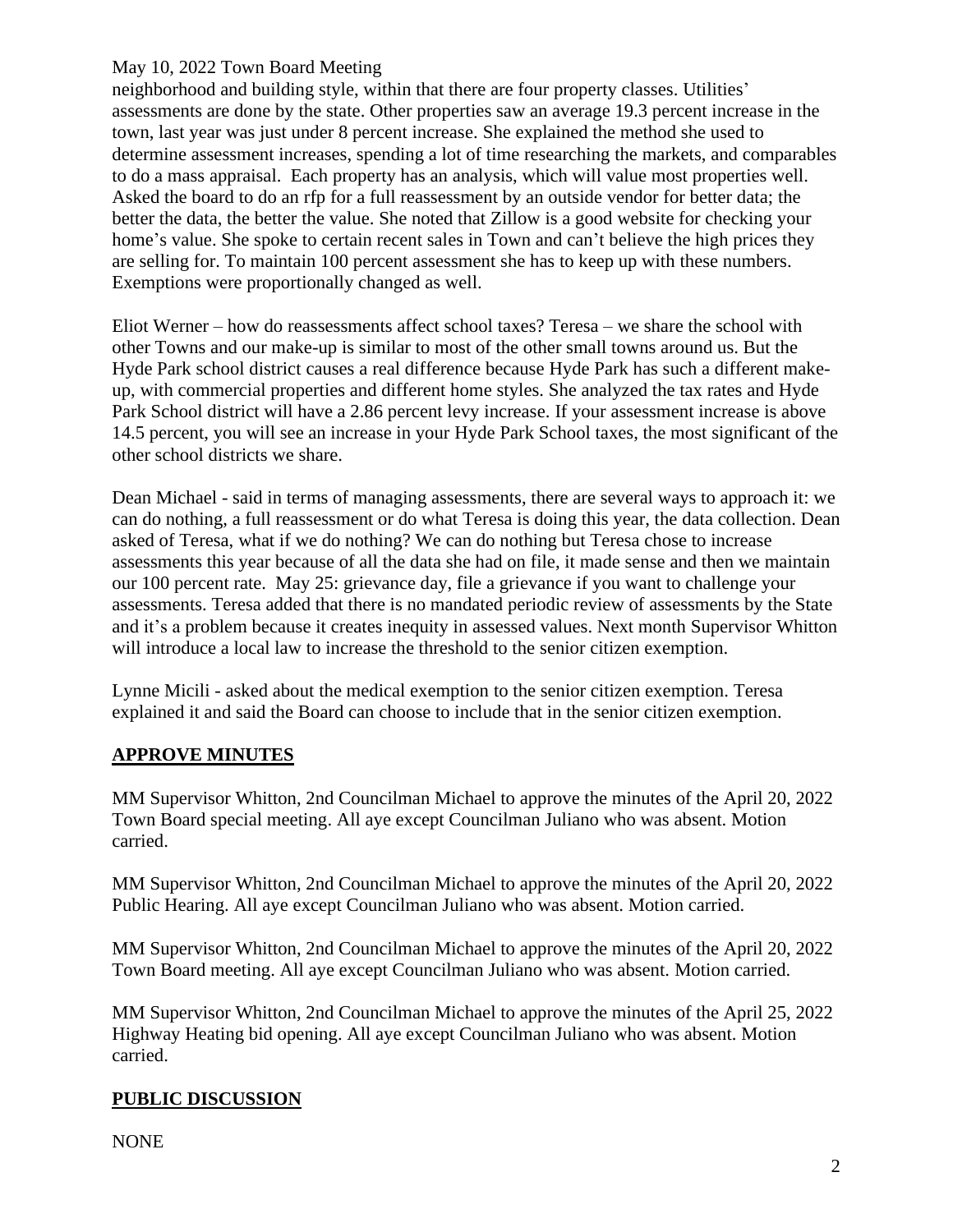### **SUPERVISOR'S COMMENTS**

- The Clinton Town Offices, Highway Department, Justice Court Office, and Court will be closed for the Memorial Day holiday on Monday, May 30. The Clinton Community Library will also be closed.
- The Town of Clinton Climate Smart Task Force is hosting a Green Fair this Saturday at Fran Mark Park, from 11am to 3pm. The Task Force has spent the past year tackling the global climate crisis by promoting and supporting local actions that make a difference. An important aspect of this work is educating the general public about the impacts of climate change. We are hoping this Green Fair will show people what they can do in their own lives to reduce harmful greenhouse gas emissions, increase renewable energy generation, and preserve our natural environment. Reducing and reversing the impacts of climate change requires an all-hands-on deck effort, and we are working locally to do our part.
- The New York State burn ban remains in effect for 4 more days through May 14. Open burning is the single greatest cause of wildfires in NYS. Since the spring burn ban was implemented in 2009, the number of wildfires has decreased by more than 40%.
- Many people are aware of the drastic increase in electricity supply rates over the last few months. Most of the residents of Clinton have been protected from these high rates due to the towns participation in a Community Choice Aggregation program. Our rate in that program is 6.5 cents/kWh, as compared to the current Central Hudson rate of 13.6 cents/kWh. The third-party supplier in the CCA program is Columbia Utilities. Recently, Columbia Utilities has expressed the position that Central Hudson's billing system failures qualify as a Force Majeure per the CCA Electricity Supply Agreement, and has indicated their right to terminate as a result. This would force about 25,000 customers to revert to Central Hudson's supply rate, effectively doubling our rates. Joule Assets, our CCA administrator, along with all of the municipalities involved have sent a letter to the Attorney General and the Public Service Commission, asking for injunctive relief, and forcing Columbia Utilities to live up to the agreement they have made. If we do not receive assurance from the PSC that the residents will not be returned to the utility, we will draft a letter to be sent to residents and informing them of Columbia's decision. Right now, we are just awaiting a decision by the PSC. I will do my best to keep the community updated as this situation progresses.

**TOWN BOARD REPORTS: Town Board reports are posted on the web: Townofclinton.com, including:** PLANNING BOARD, ZBA, CAC, CLIMATE SMART TASK FORCE, RECREATION, BUILDING INSPECTOR, ZONING ADMINISTRATOR, HIGHWAY, SCENIC AND HISTORIC ROADS, LIBRARY, ALTICE, ZONING REVISION, CEMETERIES, PROPOSED TRANSMISSION LINES, OTHER (QUARTERLY: WIC, SAFETY)

Eliot Werner – Planning Board had one STR; Cornerstone was removed from the agenda. ZBA met; regarding the cemeteries, met with Melissa and Todd and talked about maintenance and developed a schedule. Getting a lot of favorable comments on the condition of the cemeteries.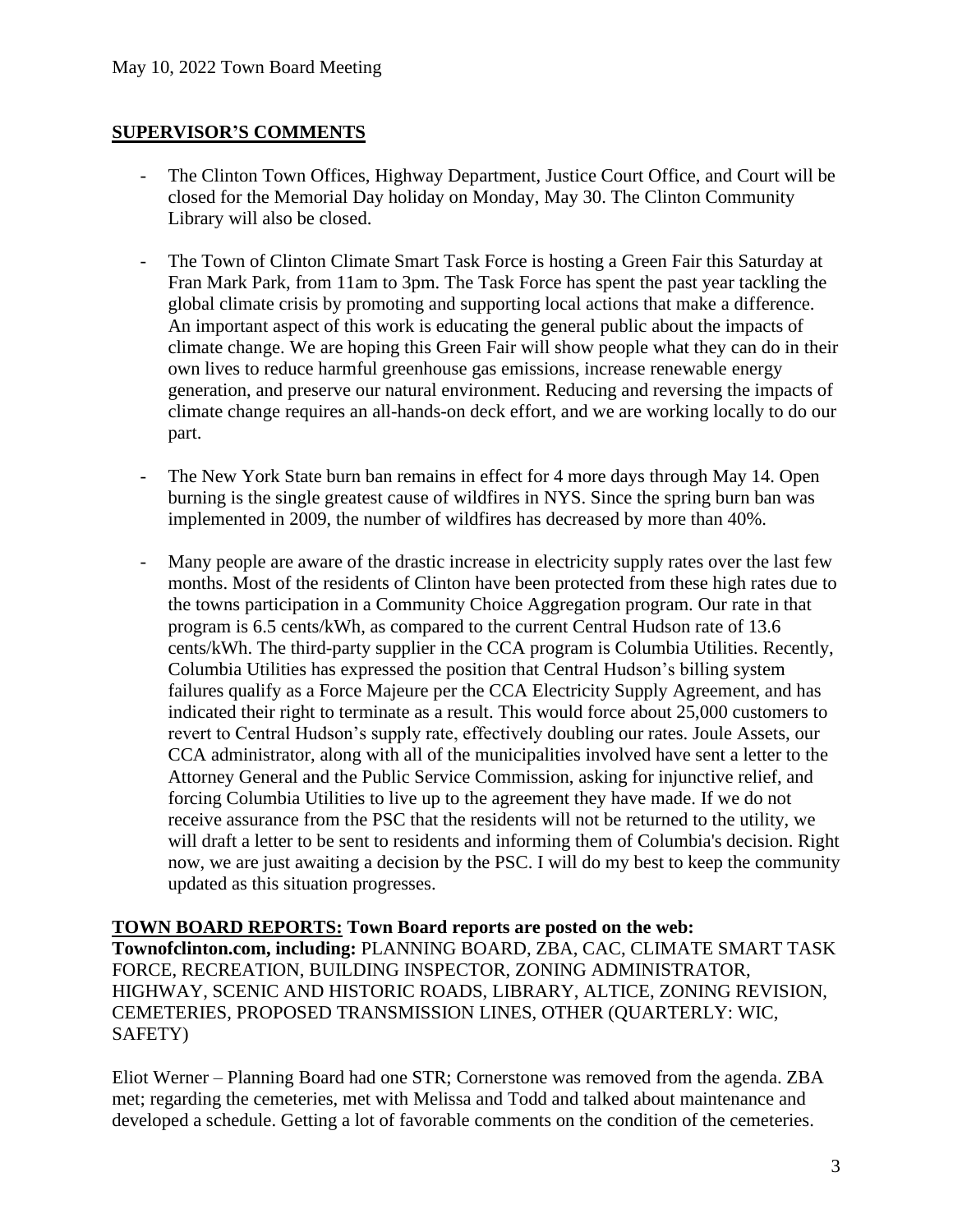Dean Michel said he brought the following issue up last year, there is a cemetery plot on Browning Road, stones are gone but bodies are there, it is on private property. Suggests we care for that also. There is also a family burial ground on SPT, perhaps we can put a marker there and care for it. Arthur has information on other small plots in Town. Zoning Revision is ongoing, working on definitions; in the final stretch.

Catherine Mustello– Library looking for Trustees, book sale is May 19 – 22.

Mike Whitton for Chris Juliano, who is absent – Camp is open for registration, the Rec hike is this Saturday, we need lifeguards and camp counselors. The Music in the Park series is July 7, 14 and August 12, music and food trucks.

## **OLD BUSINESS**

## **1. Library lease update – Whitton**

Supervisor Whitton: At the last Town Board meeting I made a motion to accept the final ten-year extension of the library lease. After much discussion, we left the motion on the table, allowing Councilpersons Mustello and Juliano to confer with the Town Attorney. To refresh everyone's memory, the motion on the table read as follows.

MM Supervisor, 2nd Councilperson Werner to approve the following resolution: BE IT RESOLVED that the Town Board authorize the Supervisor to sign the extension agreement between the Town of Clinton and the Clinton Community Library for a ten-year period beginning May 14, 2020 and ending May 13 2030. In discussion, Supervisor Whitton explained that the motion was left on the table so the Board members could follow up with the Town Attorney. Katherine Mustello spoke to Town Attorney and feels we must have a vote to continue the lease. A lot has happened in the time since last month where many other considerations have been presented to her but she wants to vote with common sense; she feels the Library should pay for utilities; the stalemate needs to end and we need to compromise, but doubts that will happen. Supervisor Whitton called for a vote:

ROLL CALL VOTE: WHITTON: AYE; WERNER: AYE; MUSTELLO: NAY; MICHAEL: NAY; JULIANO: ABSENT. **MOTION FAILS.**

## **2. ARPA update – Juliano/Whitton**

Michael Whitton presented an updated ARPA project list showing the most recent expenses. The park will get extenders so the wifi can expand beyond the pavilion. The updated project list is attached.

## **3. Approve highway heating bid – Michael/Mustello**

MM Councilman Michael, 2nd Councilman Mustello that the Town Board approves the following resolution: BE IT RESOLVED that the Town Board approve **the contract with Stants Capital Combustion at a cost not to exceed \$69,691.00 to furnish the materials and services for the highway garage heating replacement project** and authorizes, empowers and directs the Town Supervisor to sign the contract. All aye except Councilman Juliano who was absent. Motion carried.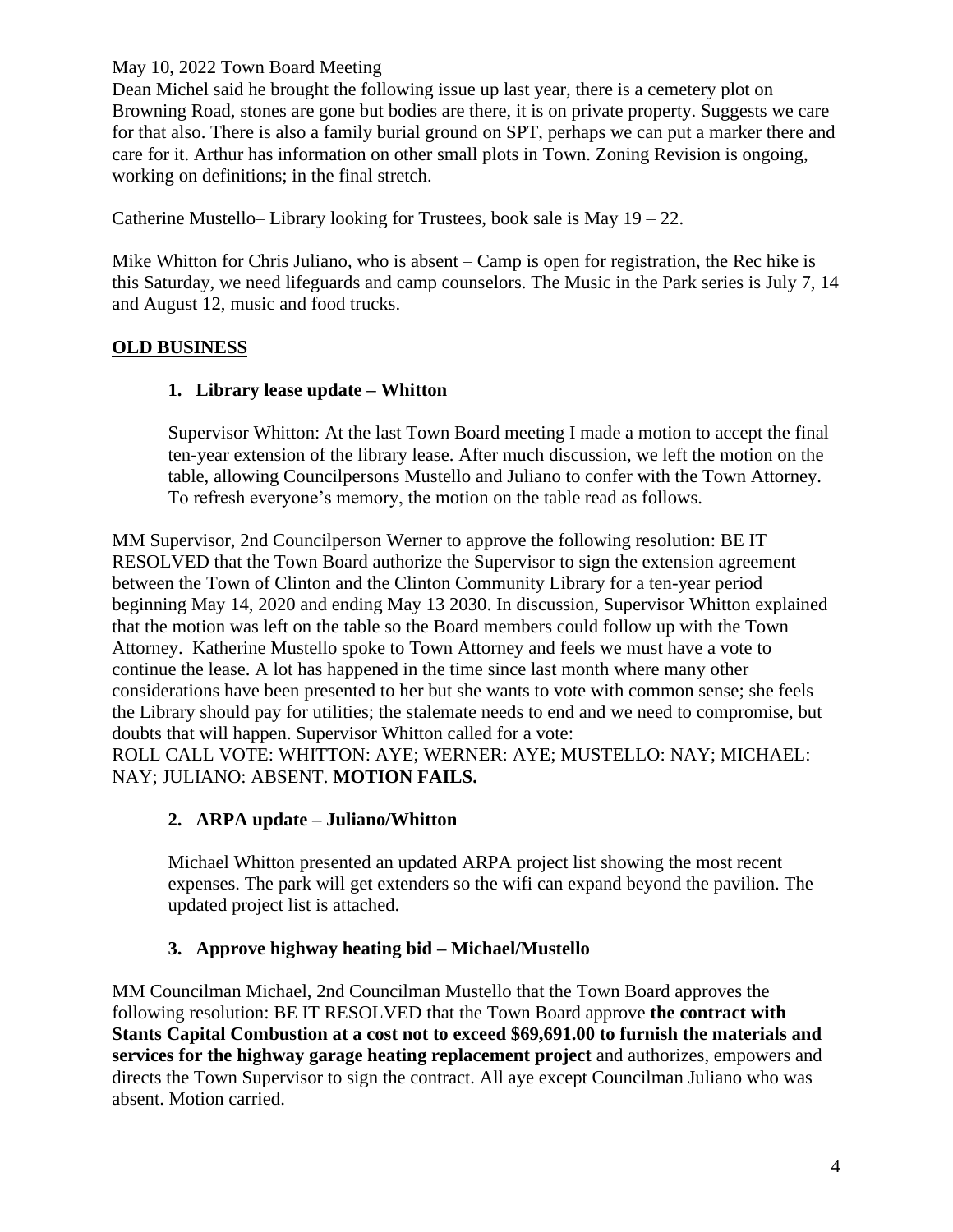### **4. Approve revised motion for bidding for Library Ramp project with DASNY funds – Whitton**

We need to revise the resolution to extend the bid return date to **July 5, 2022 at 10 am.**

MM Supervisor Whitton, 2nd Councilman Werner that the Town Board approves the following resolution: BE IT RESOLVED that the Town Board approve amending the April 20, 2022 resolution for the bid for the Library ramp using BidNet extending the deadline; the **sealed bids will be received by July 5, 2022 at 10 AM** by Town Clerk Carol Mackin, 1215 Centre Road, Rhinebeck, NY 12572 and opened as soon thereafter. All aye except Councilman Juliano who was absent. Motion carried.

#### 5. **Approve rebidding Masonic hall painting project – Whitton**

MM Supervisor Whitton, 2nd Councilman Michael that the Town Board approves the following resolution: BE IT RESOLVED that the Town Board rescind the April 20, 2022 motion to approve the contract with Robert Hollingsworth for the painting of the Masonic Hall at a cost not to exceed \$48,640 due to the vendor lacking the proper insurance certificates. All aye except Councilman Juliano who was absent. Motion carried.

MM Supervisor Whitton, 2nd Councilman Werner that the Town Board approves the following resolution: BE IT RESOLVED that the Town Board approve **rebidding for painting of the Masonic Hall through Bid Net, the sealed bids will be received by Wednesday, May 18, 2022 at 10 AM** by Town Clerk Carol Mackin, 1215 Centre Road, Rhinebeck, NY 12572 and opened as soon thereafter. All aye except Councilman Juliano who was absent. Motion carried.

### **6. Approve rebidding culvert pipes – Michael/Mustello**

The original supplier can not supply the culvert pipes, so we have to rebid.

MM Councilman Mustello, 2nd Councilman Michael that the Town Board approves the following resolution: BE IT RESOLVED that the Town Board approve **rebidding for culvert pipes through Bid Net, the sealed bids will be received by Wednesday, May 18, 2022 at 10 AM** by Town Clerk Carol Mackin, 1215 Centre Road, Rhinebeck, NY 12572 and opened as soon thereafter. All aye except Councilman Juliano who was absent. Motion carried.

#### **7. Approve special meeting to award culvert pipe bid – Michael/Mustello**

MM Councilman Michael, 2nd Councilwoman Mustello that the Town Board approves the following resolution: BE IT RESOLVED that the Town Board approve a **special meeting be held on Thursday, May 19, 2022 in the Clinton Town Hall at 6:30 PM** for the purpose of awarding the bid for culvert pipes, and to discuss any other business that may come before the Board. All aye except Councilman Juliano who was absent. Motion carried.

#### **NEW BUSINESS**

**1. Approve Proclaiming May: Mental Health Awareness Month – Whitton**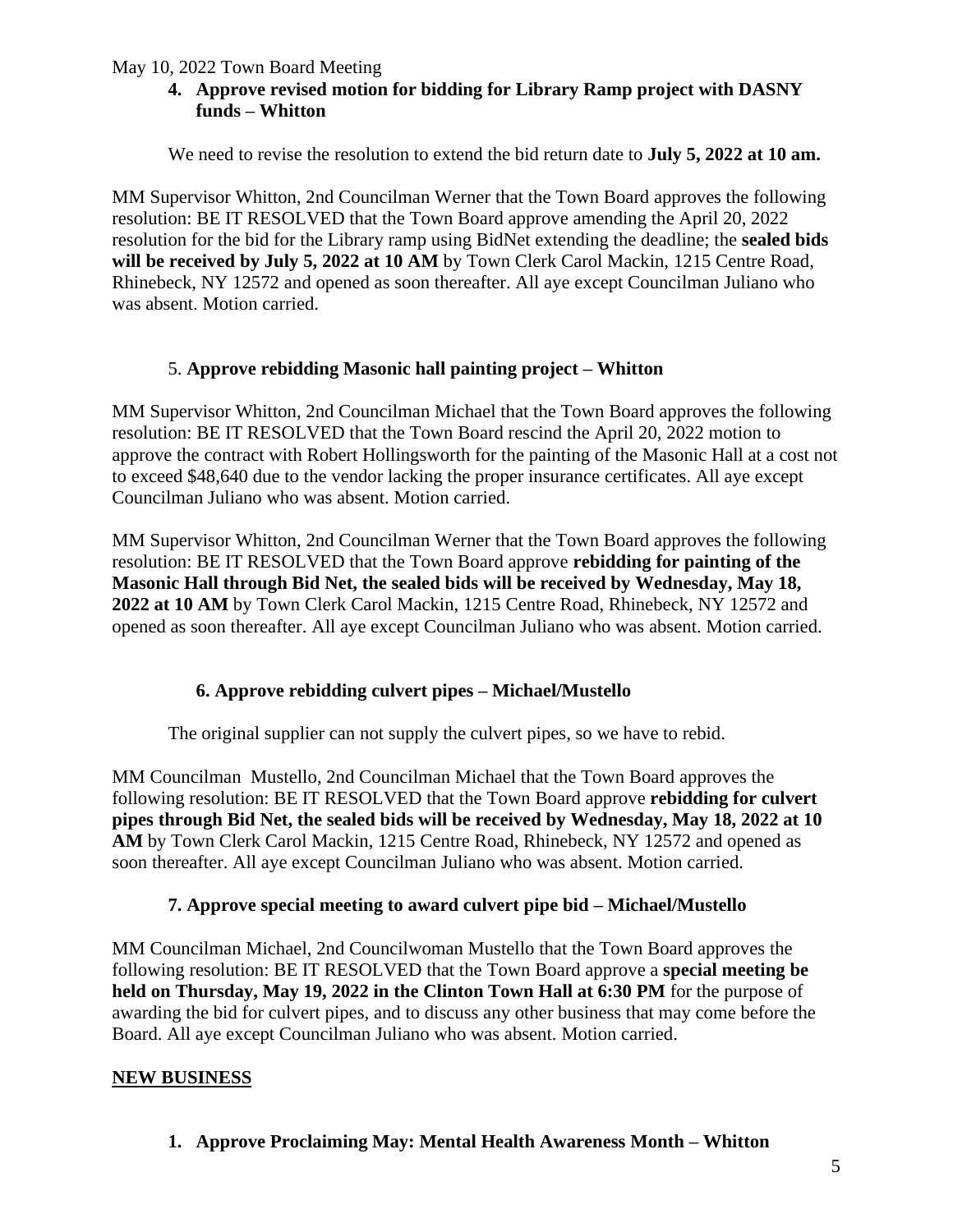May is Mental Health Awareness Month, and the Town of Clinton is teaming up with the National Alliance on Mental Illness. When you are visiting the Town campus you may notice large ribbons promoting the campaign to eliminate the stigma of discrimination and prejudice surrounding mental health conditions. We are all wearing these green ribbons tonight in support of that message.

MM Supervisor Whitton, 2nd Councilman Michael that the Town Board approves the following resolution: BE IT RESOLVED that the Town Board approve Proclaiming The Month of May in the Town of Clinton **Mental Health Awareness Month and authorizes the display of ribbons on Town Hall property supporting the education and advocacy of mental health awareness**. All aye except Councilman Juliano who was absent. Motion carried.

# **2. Approve World Knitting Day Event on June 11th – Mustello**

MM Councilwoman Mustello, 2nd Councilman Michael that the Town Board approves the following resolution: BE IT RESOLVED that the Town Board approve the Recreation Committee-sponsored World Knitting Day event, hosted by Councilwoman Mustello on June 11, 2022 from 11 am – 3 pm in the Clinton Town Hall. All aye except Councilman Juliano who was absent. Motion carried.

# **3. Approve contract with Mia Tomik, Yoga Instructor for June 11th – Mustello**

MM Councilwoman Mustello, 2nd Councilman Michael that the Town Board approves the following resolution: BE IT RESOLVED that the Town Board approve the contract with Mia Tomik for yoga instruction at the June 11, 2022 World Knitting Day event at a cost not to exceed \$40.00 and authorizes, empowers and directs the Town Supervisor to sign the contract. All aye except Councilman Juliano who was absent. Motion carried.

# **4. Approve Bike NY using Town complex as rest stop June 26, 2022 – Whitton**

MM Supervisor Whitton, 2nd Councilman Werner that the Town Board approves the following resolution: BE IT RESOLVED that the Town Board approve permission to Bike NY to use the Town Complex as a rest stop for the June 26, 2022 Bike NY event. In discussion, Supervisor Whitton said The certificate of insurance is on file; they place port o pottys on site and remove them the following day and have a table with water for the riders. All aye except Councilman Juliano who was absent. Motion carried.

# **5. Approve 284 Agreement – Michael/Mustello**

MM Councilman Michael, 2nd Councilman Werner that the Town Board approves the following resolution: BE IT RESOLVED that the Town Board approve **Resolution No. 24 of 2022, the 284 Agreement.** All aye except Councilman Juliano who was absent. Motion carried.

# **6. Approve Bidding CDBG projects at Friends Park – (2 motions) – Whitton**

MM Supervisor Whitton, 2nd Councilman Werner that the Town Board approves the following resolution: BE IT RESOLVED that the Town Board approve going to bid through Bid Net for the purchase and installation of fencing around the ball field at Friends Park using CDBG funds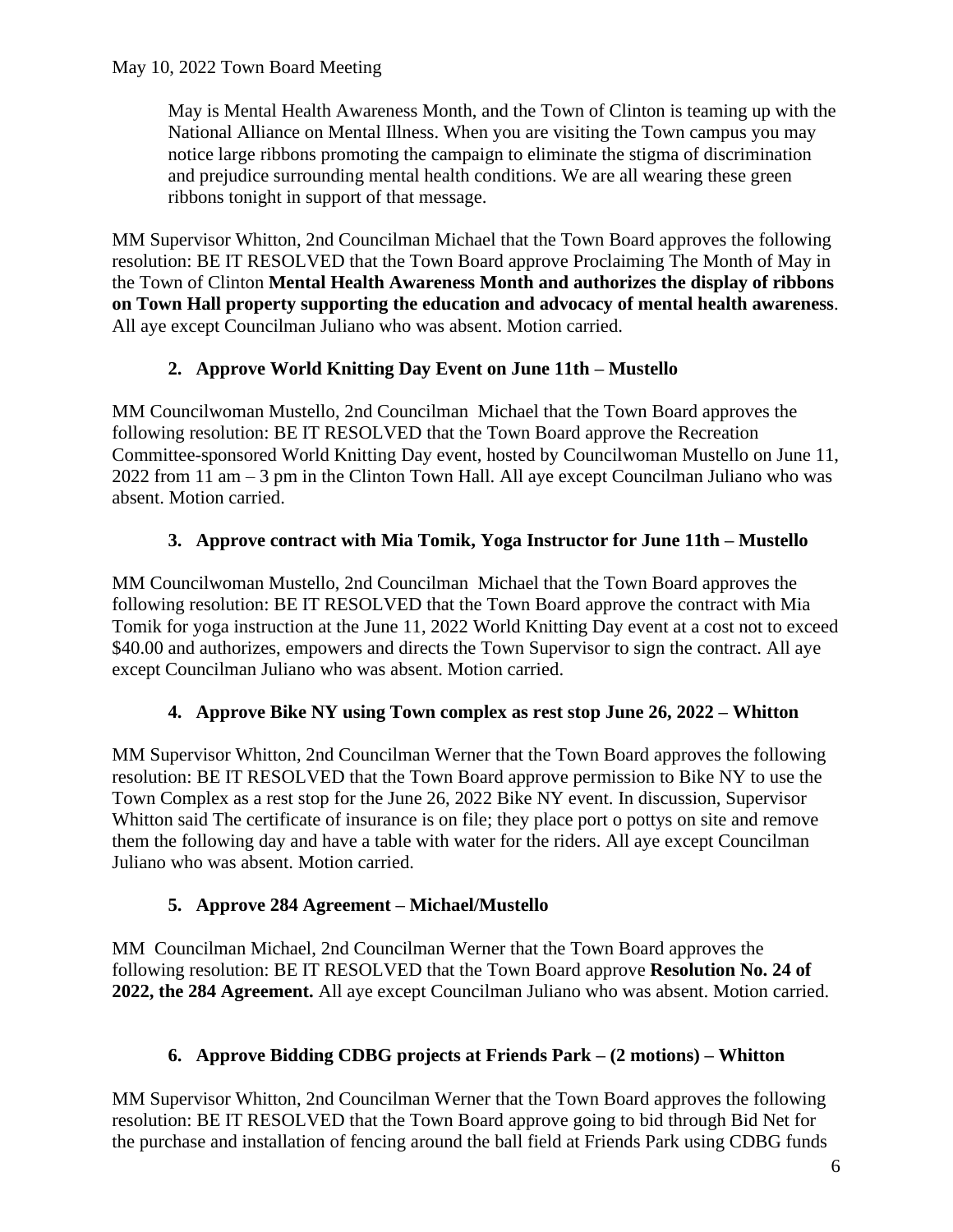upon the receipt of Bid documents from The Town Engineer. All aye except Councilman Juliano who was absent. Motion carried.

MM Supervisor Whitton, 2nd Councilman Werner that the Town Board approves the following resolution: BE IT RESOLVED that the Town Board approve going to bid through Bid Net for the construction of ADA-compliant bathrooms and paved walkway at Friends Park using CDBG funds upon the receipt of Bid documents from The Town Engineer. All aye except Councilman Juliano who was absent. Motion carried.

### **OTHER ITEMS**

### **1. Resignations and appointments**

#### **Resignations:**

MM Supervisor Whitton, 2nd Councilman Michael that the Town Board accepts the resignation of **Michael Galantich** from the Planning Board effective May 10, 2022. All aye except Councilman Juliano who was absent. Motion carried.

### **Appointments:**

MM Supervisor Whitton, 2nd Councilman Michael that the Town Board approves the appointment of Lisa Lambert as **Cleaner** effective May 11, 2022 at an annual salary of \$8550 for 6 hours per week on campus and an additional two hours per week at Fran Mark Rec Park from May 28 – September 13, 2022. All aye except Councilman Juliano who was absent. Motion carried. 6000 savings

MM Supervisor Whitton, 2nd Councilman Michael that the Town Board approves **a leave of absence for Samantha Campbell** as Clerk from May 27 – September 7, 2022. In discussion, Samantha will be our Aquatics Director during that timeframe. All aye except Councilman Juliano who was absent. Motion carried.

MM Supervisor Whitton, 2nd Councilman Michael that the Town Board approves the appointment of **Samantha Campbell as Substitute Clerk** at \$15.30/hr for a maximum of 4 hours/week from May 27 – June 24, 2022. In discussion, DC HR agreed to this substitute position because Samantha is only working weekends as a lifeguard during that timeframe. All aye except Councilman Juliano who was absent. Motion carried.

MM Supervisor Whitton, 2nd Councilman Michael that the Town Board approves the appointment of **Samantha Campbell as Aquatics Director** from May 28 – September 7, 2022 at \$16.38/hour for a maximum of 470 hours. All aye except Councilman Juliano who was absent. Motion carried.

MM Supervisor Whitton, 2nd Councilman Michael that the Town Board approves the appointment of **Brandon Campbell as Lifeguard** from May 28 – September 7, 2022 at \$15.30/hour. All aye except Councilman Juliano who was absent. Motion carried.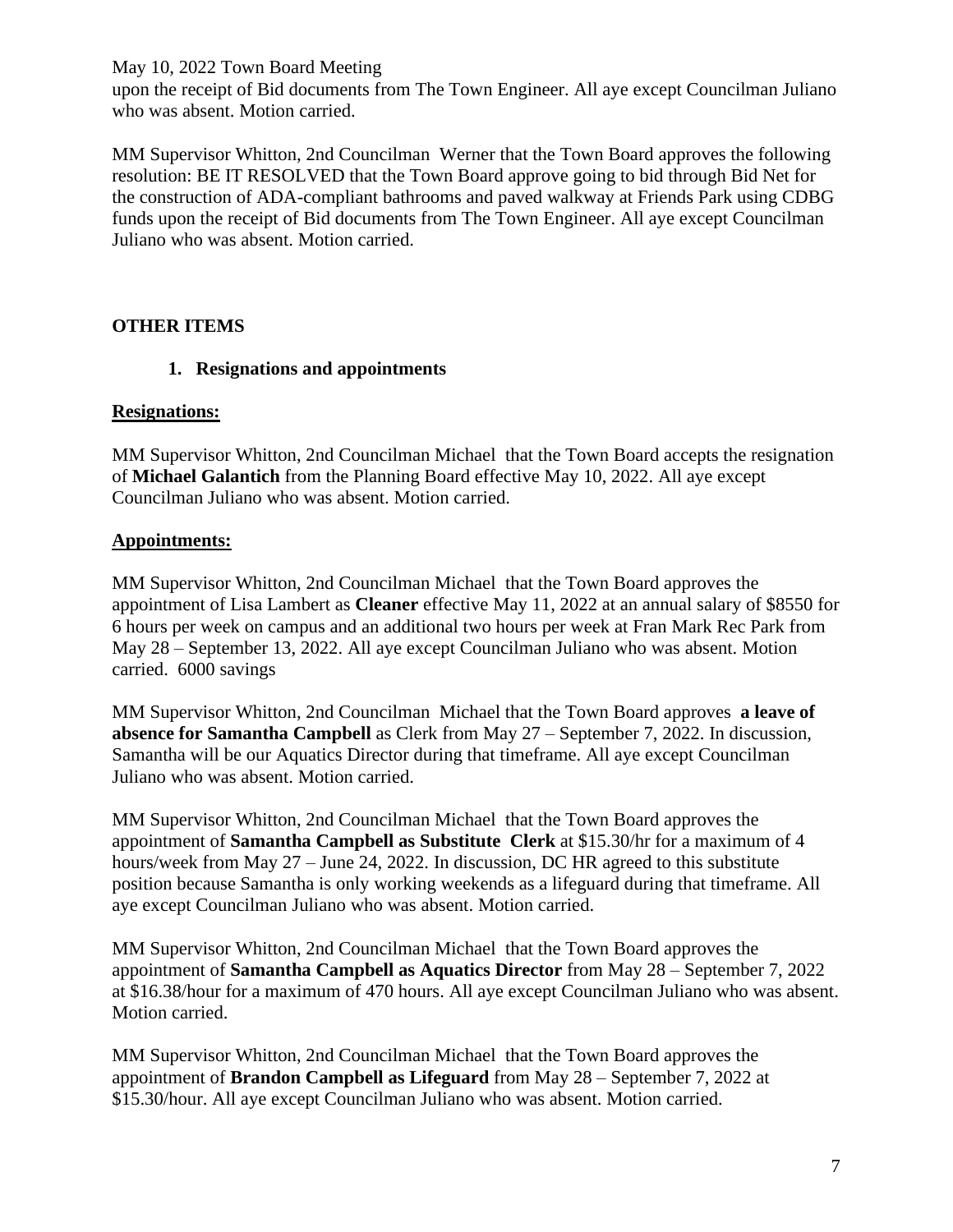MM Supervisor Whitton, 2nd Councilman Werner that the Town Board approves the appointment of **Noah Bancroft, Lyndsey Tiedemann, Madeline Marchant and Jared Nolan as Recreation Assistants (Gate guards)** from May 28 – September 7, 2022 at \$13.00/hour each. All aye except Councilman Juliano who was absent. Motion carried.

MM Supervisor Whitton, 2nd Councilman Michael that the Town Board approves the following resolution: **Resolution No. 25 of 2022 Community Day Committee members**, effective April 26, 2022. All aye Motion carried.

Eliot Werner asked for clarification on Samantha' s positions; Town Clerk Mackin explained her positions.

### **2. Approval of Warrants get numbers**

MM Councilman Michael, 2nd Werner approve the following resolution BE IT RESOLVED that the Town Board approves the May General Fund Warrant, vouchers numbered 128 through 180 totaling \$ 67,157.69 and the May Highway Fund Warrant, vouchers numbered 96 through 124, totaling \$81,949.46, and the May Capital Project warrant, number 3, totaling \$3455.59.All aye except Councilman Juliano who was absent. Motion carried.

### **3. Motion to Move Funds – Whitton**

MM Supervisor Whitton, 2nd Councilman Michael that the Town Board approves the following resolution: BE IT RESOLVED that the Town Board approves **Resolution No. 26 of 2022 a motion to move funds at the May 10, 2022 Town Board meeting.** Supervisor Whitton is amending the budgeted totals for Chips/Pave/EWR to match the actual revenue for this year. I am also amending the budgeted expenses for those lines in order to make sure we are matching up expenses and revenues in our budget. This was something that turned into a problem at the end of last year. The same problem was built into this year's budget. Dean Michael said all town highways are struggling with paving projects due to cost of paving. Todd is working to figure out how to best take care of paving in town. All aye except Councilman Juliano who was absent. Motion carried.

### **4. Supervisor's Report**

MM Supervisor Whitton, 2nd Councilman Michael to approve the Final Supervisor's Reports for January, February, March and April, 2022. All aye except Councilman Juliano who was absent. Motion carried.

## **PUBLIC DISCUSSION**

**None**

## **ADJOURNMENT**

MM Supervisor Whitton, 2nd Councilman Michael that the Town Board adjourns the meeting. The meeting was adjourned at 7:36 PM. All aye except Councilman Juliano who was absent. Motion carried.